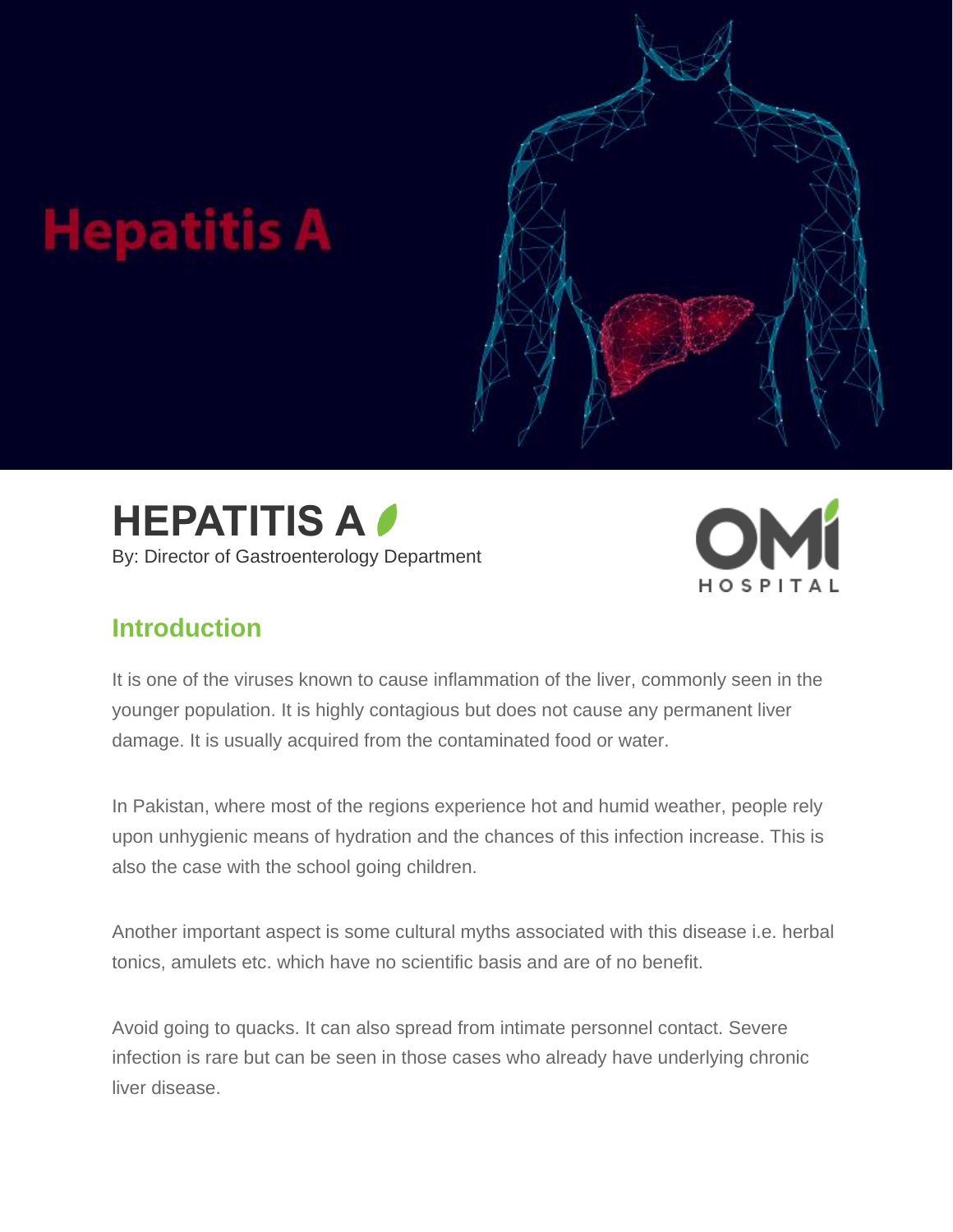## **Symptoms**

Symptoms appear after you have had the virus for a few weeks. They can Include:



The duration of symptoms is variable but can be prolonged in some cases which again doesn't mean that a specific drug therapy is needed.

### **Diagnosis**



A specific set of blood test is required initially for the diagnosis as recommended by your doctor. Liver function tests, Hepatitis A antibodies and PT INR are some of the important investigations required for the diagnosis. Frequent monitoring of liver chemistry is not required as it takes time to normalize which is variable and, because it is not directly related to the prognosis of the disease.

### **Treatment**

• No specific treatment exists. Most of the over-the-counter treatments and tonics advocated are of no use. Most patients can be managed at home. Hospital admission is required in those cases who developed altered level of